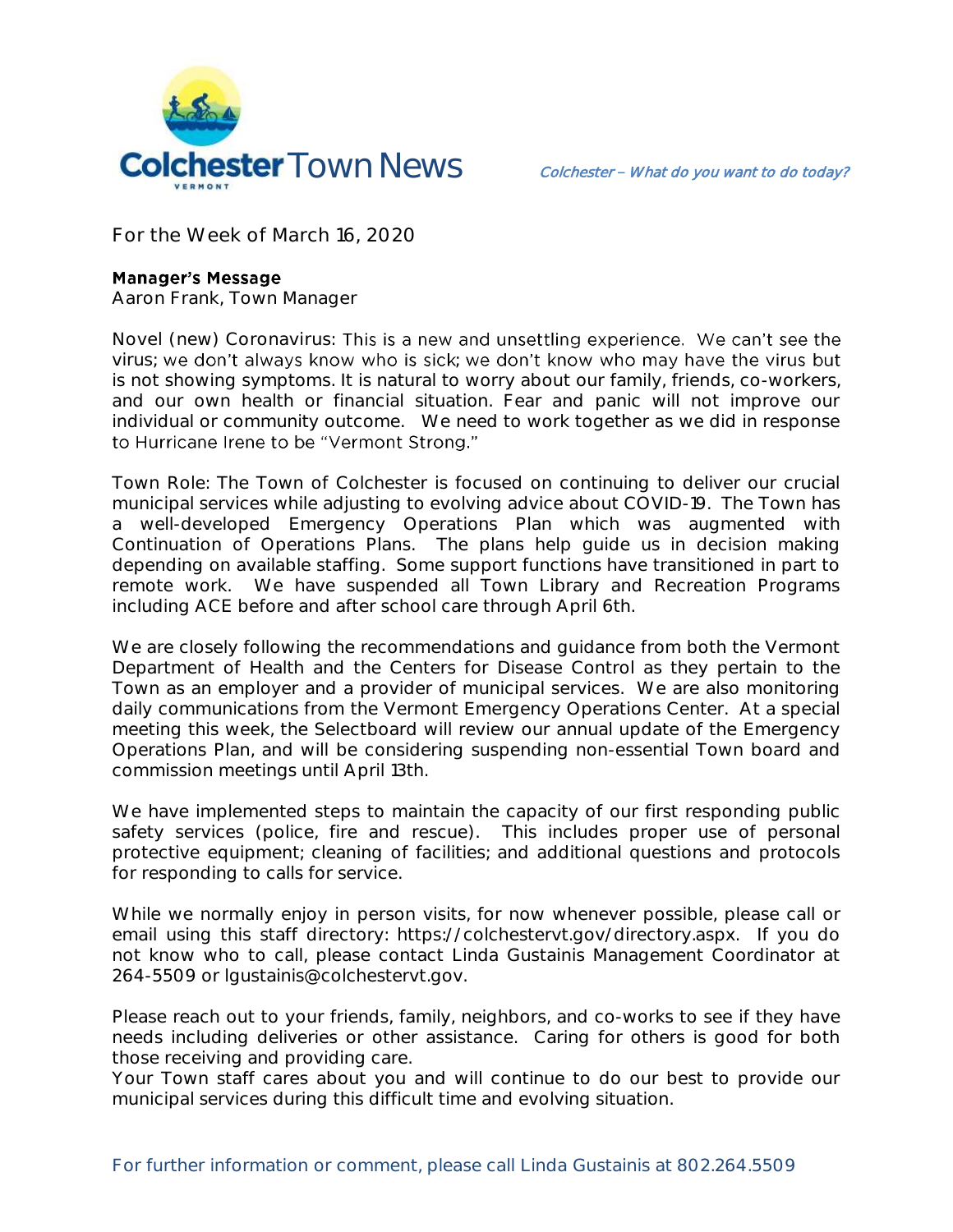

For more about the Town Manager's Office visit http://colchesteryt.gov/manager or call (802) 264-5509.

## Economic Development Department Kathi Walker O'Reilly, Director

- Attended Hazelett Corporation's recognition by the House of Representatives at the Statehouse
- **Town Meeting Day Communication**
- Year in Review Video compilation, script writing and work with LCATV
- Continue with Website review and updates
- **Presented to the Chittenden County Commercial Realtors on Colchester** Economic Development
- **Toured Fort Ethan Allen regarding St. Michaels properties that are for sale**
- Continue work on SSTA Board of Directors and Executive Committee
- Met with Colchester food manufacturer that wants to expand

For more visit [http://www.colchestervt.gov/e](http://www.colchestervt.gov/)condev or call (802) 264-5508.

## Department of Public Works Bryan Osborne, Director

- Continuing to advance the design for the reconstruction of the Prim and West Lakeshore Drive Intersection project.
- Public bid opening for the reconstruction of the Blakely Road/Laker Lane Intersection has taken place. Currently evaluating proposals.
- Applied for a grant to advance the design of a roundabout at the Bayside intersection. Announcement coming later in March.
- Continuing the design for stormwater improvements in Shore Acres and the surrounding area to improve water quality in Malletts Bay.
- Continuing on the development of a phosphorus control plan to improve water quality in Malletts Bay.
- Continuing to advance 30% engineering for the replacement of culverts beneath Lower Mt. View Drive.

For more visit<http://colchestervt.gov/publicworks> or call (802) 264-5620.

**Upcoming Town Meetings:**